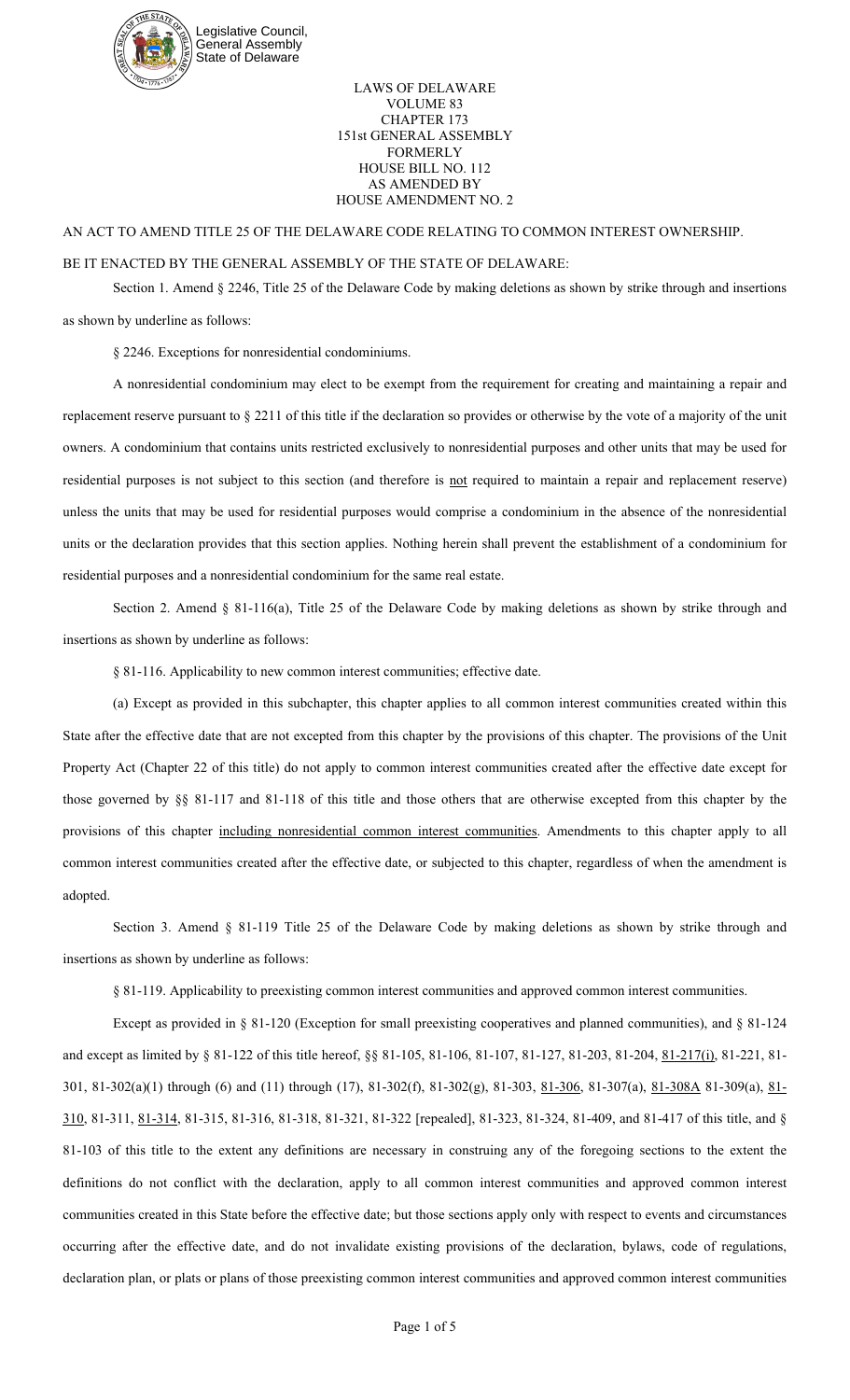that do not conflict with this chapter. With respect to all common interest communities, condominiums and cooperatives, such existing provisions of those declarations, bylaws, codes of regulations, declaration plans, plats or plans, and subsequent amendments thereto adopted subsequent to the effective date of this chapter in strict accordance with those existing provisions, and not in conflict with the Unit Property Act (Chapter 22 of this title), shall be controlling in the event of any express conflict between those existing provisions (as duly amended) and the provisions of this chapter.

Section 4. Amend § 81-217, Title 25 of the Delaware Code by making deletions as shown by strike through and insertions as shown by underline as follows:

§ 81-217. Amendment of declaration.

(i) Notwithstanding any provision of the declaration or bylaws to the contrary, If any provision of this chapter or of the declaration of any common interest community subject to this chapter requires the consent of a person holding a security interest in a unit as a condition to the effectiveness of any amendment to the declaration, that consent shall be deemed granted if no written refusal to consent is received by the association within 45 days after the association delivers notice of the proposed amendment to the holder of the interest or mails the notice to the holder of the interest by certified mail, return receipt requested. The association may rely on the last recorded security interest of record in delivering or mailing notice to the holder of that interest. Notwithstanding this section, no amendment to the declaration that affects the priority of a holder's security interest or the ability of that holder to foreclose its security interest may be adopted without that holder's consent in a record if the declaration requires that consent as a condition to the effectiveness of the amendment.

Section 5. Amend § 81-217, Title 25 of the Delaware Code by making deletions as shown by strike through and insertions as shown by underline as follows:

§ 81-217. Amendment of declaration.

(m) During the time that the declarant has an interest, the declaration, bylaws, or plat may be amended by declarant to correct any clerical or typographical errors or other errors, ambiguities, title questions, or defects or conflicts with or to comply with applicable laws.

Section 6. Amend § 81-303(a), Title 25 of the Delaware Code by making deletions as shown by strike through and insertions as shown by underline as follows:

§ 81-303. Executive board members and officers.

(a) The declaration must create an executive board. Except as provided in the declaration, the bylaws, subsection (b) of this section, or other provisions of this chapter, the executive board may act in all instances on behalf of the association. In the performance of their duties, officers and members of the executive board appointed by the declarant shall exercise the degree of care and loyalty to the association required of an officer or director of a corporation organized under Delaware law. Officers and members of the executive board not appointed by the declarant shall exercise the degree of care and loyalty required of an officer or director of a nonprofit corporation organized under Delaware law. The standards of care and loyalty described in this section apply regardless of the form of legal entity in which the association is organized.

Section 7. Amend § 81-303(c), Title 25 of the Delaware Code by making deletions as shown by strike through and insertions as shown by underline as follows:

(c) Subject to subsection (d) of this section, the declaration may provide for a period of declarant control of the association, during which a declarant, or persons designated by the declarant, may appoint and remove the officers and members of the executive board. Regardless of the period provided in the declaration, and except as provided in § 81-223(g) of this title, a period of declarant control terminates no later than the earlier of: (i) except as to a nonresidential common interest community, 60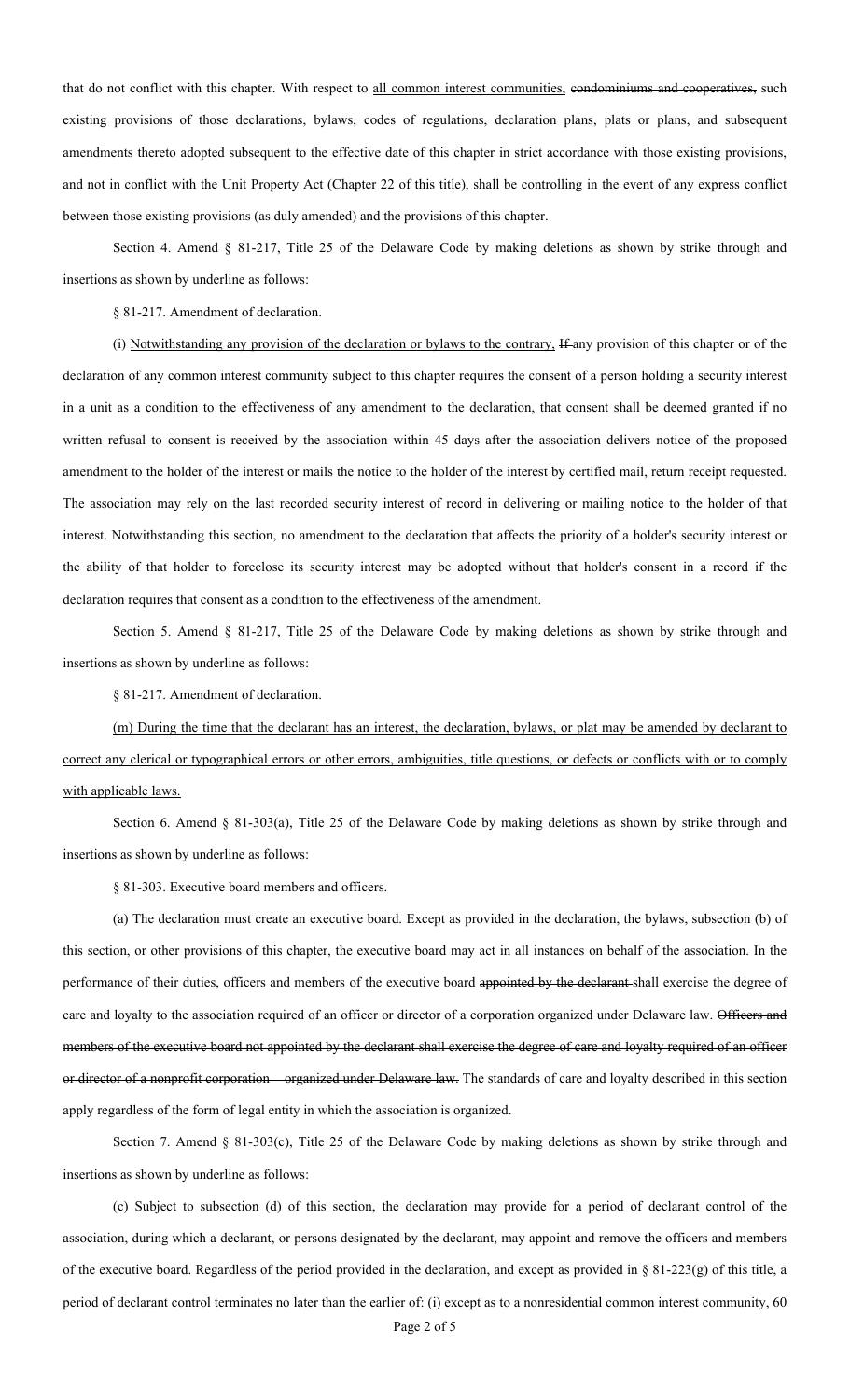days after conveyance of 75 percent of the units that may be created to unit owners other than a declarant; (ii) as to units for residential purposes, 2 years after all declarants have ceased to offer units for residential purposes for sale in the ordinary course of business; (iii) as to units for residential purposes, 2 years after any right to add new units for residential purposes was last exercised; (iv) as to a common interest community other than a condominium or cooperative, at such time as may be required by other applicable laws; or (v) as to nonresidential units in a common interest community that is subject to this chapter, 7 years after all declarants have ceased to offer nonresidential units for sale in the ordinary course of business; (vi) as to nonresidential units in a common interest community that is subject to this chapter, 7 years after any right to add new nonresidential units was last exercised; or (vii) the day the declarant, after giving written notice to unit owners, records an instrument voluntarily surrendering all rights to control activities of the association. association; or (viii) as to a condominium or cooperative created before the effective date of this chapter, as provided in the declaration. A declarant may voluntarily surrender the right to appoint and remove officers and members of the executive board before termination of that period, but in that event the declarant may require, for the duration of the period of declarant control, that specified actions of the association or executive board, as described in a recorded instrument executed by the declarant, be approved by the declarant before they become effective.

Section 8. Amend § 81-310(a), Title 25 of the Delaware Code by making deletions as shown by strike through and insertions as shown by underline as follows:

(a) If only 1 of several owners of a unit is present at a meeting of the association, that owner is entitled to cast all the votes allocated to that unit. If more than 1 of the owners is present, the votes allocated to that unit may be cast only in accordance with the agreement of a majority in interest of the owners, unless the declaration expressly provides otherwise. There is majority agreement if any 1 of the owners casts the votes allocated to that unit without protest being made promptly to the person presiding over the meeting by any of the other owners of the unit. The vote may be expressed by (i) an in-person vote at a meeting, (ii) a proxy vote if the governing documents or law allow for proxy voting, (iii) voting electronically from a source known to the community such as an email address registered with the association, (iv) voting by electronic voting software, (v) signing a petition calling for the amendment, or (vi) signing an amendment to the governing document. A signature may be in ink or electronic. For purposes of this paragraph (a) of this section, an entity or trust owning a Unit may designate a person to vote for the entity or trust.

Section 9. Amend § 81-316(h), Title 25 of the Delaware Code by making deletions as shown by strike through and insertions as shown by underline as follows:

(h) The association upon written request shall furnish to a unit owner a statement setting forth the amount of unpaid assessments against the unit. If the unit owner's interest is real estate, the statement must be in recordable form. The statement must be furnished within 10 business days after receipt of the request and is binding on the association, the executive board, and every unit owner. The association may impose a charge as a condition to providing that statement. The charge for such statement shall not exceed \$25.00, except in cases where an account has been referred to the association's legal counsel. Except if the result of fraud or gross negligence, any liability of the association for an error or omission in the statement is limited to the amount of any fees paid the association for that statement. The foregoing limitation shall not apply to the liability of a managing agent acting on behalf of the association.

Section 10. Amend § 81-316(j)(1), Title 25 of the Delaware Code by making deletions as shown by strike through and insertions as shown by underline as follows:

(j) The association's lien may be foreclosed or executed upon as provided in this subsection and subsection (m) of this section: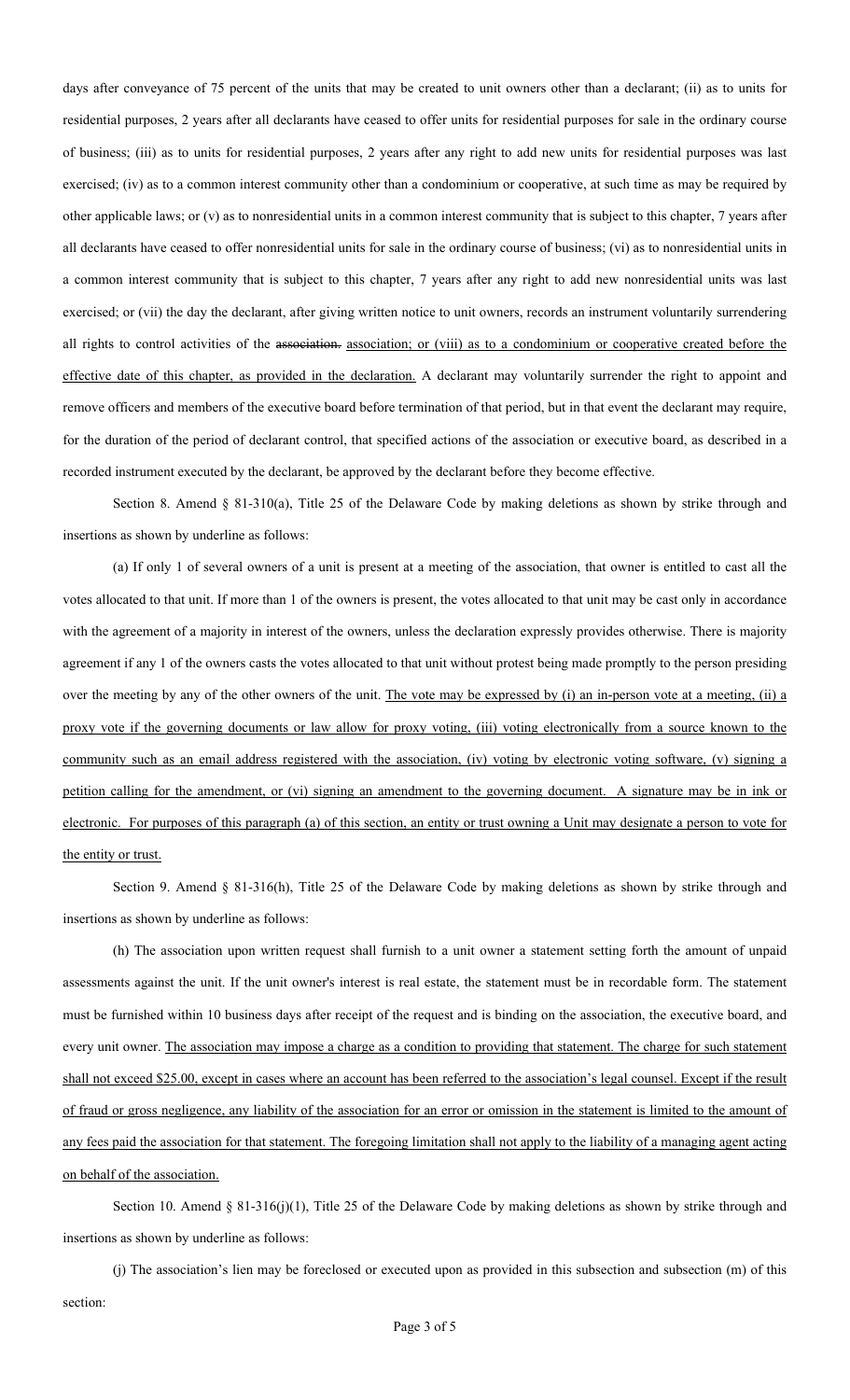(1) In a condominium or planned community, the association's lien must be foreclosed in like manner as a mortgage

on real estate estate, by equitable foreclosure or executed upon by other lawful procedures provided for in the declaration;

Section 11. Amend § 81-318(e), Title 25 of the Delaware Code by making deletions as shown by strike through and insertions as shown by underline as follows:

(e) The association may charge a fee, in advance, to the unit owner for converting records into written form, for permitting inspection, and for providing copies of any records under this section, but that fee may not exceed the actual cost of the materials and labor incurred by the association.

Section 12. Amend § 81-324(a), Title 25 of the Delaware Code by making deletions as shown by strike through and insertions as shown by underline as follows:

§ 81-324. Adoption of budget.

(a) The executive board shall, at least annually, prepare a proposed budget for the common interest community. In a condominium or cooperative, the proposed budget shall include a line item for any required funding of a repair and replacement reserve. Within 30 days after adoption of any proposed budget after the period of declarant control, the executive board shall provide to all unit owners a summary of the budget, including any reserves and a statement of the basis on which any reserves are calculated and funded. Simultaneously, the executive board shall set a date for a meeting of the unit owners to consider ratification of the budget not less than 14 nor more than 60 days after providing the summary. Unless at that meeting a majority of all unit owners or any larger vote specified in the declaration, voting in person or by proxy, reject the budget, the budget is ratified, whether or not a quorum is present. If a proposed periodic budget is rejected, the periodic budget last ratified by the unit owners must be continued until such time as the unit owners ratify a subsequent budget proposed by the executive board.

Section 13. Amend § 81-408(a), Title 25 of the Delaware Code by making deletions as shown by strike through and insertions as shown by underline as follows:

§ 81-408. Purchaser's right to cancel.

(a) A person required to deliver a public offering statement pursuant to  $\S$  81-402(c) of this title for a condominium or cooperative shall provide a purchaser with a copy of the public offering statement and all amendments thereto before conveyance of the unit, and not later than the date of any contract of sale. Unless such a purchaser is given the public offering statement more than 5 days before execution of a contract for the purchase of a unit, the purchaser, before conveyance, may cancel the contract within  $15-5$  days after first receiving the public offering statement.

Section 14. Amend § 81-409(b), Title 25 of the Delaware Code by making deletions as shown by strike through and insertions as shown by underline as follows:

§ 81-409. Resales of units.

(b) The association, within 10 days after a request by a unit owner, shall furnish a certificate containing the information necessary to enable the unit owner to comply with this section. If the unit owner has requested the information from the association and the association fails to provide any portion of the requested information or if the unit owner, after reasonable investigation, has no information on any particular item to be included in the certificate, or if the requested information does not exist, the unit owner shall include a statement to that effect in the certificate from the unit owner. A unit owner providing a certificate pursuant to subsection (a) of this section is not liable to the purchaser for any erroneous information provided by the association and included in the certificate and is not liable to the purchaser under this section if the owner had, after reasonable investigation, reasonable grounds to believe, and did believe, at the time the information was provided to the purchaser, that the statements were true and there was no omission to state a material fact necessary to make the statements made not misleading, in